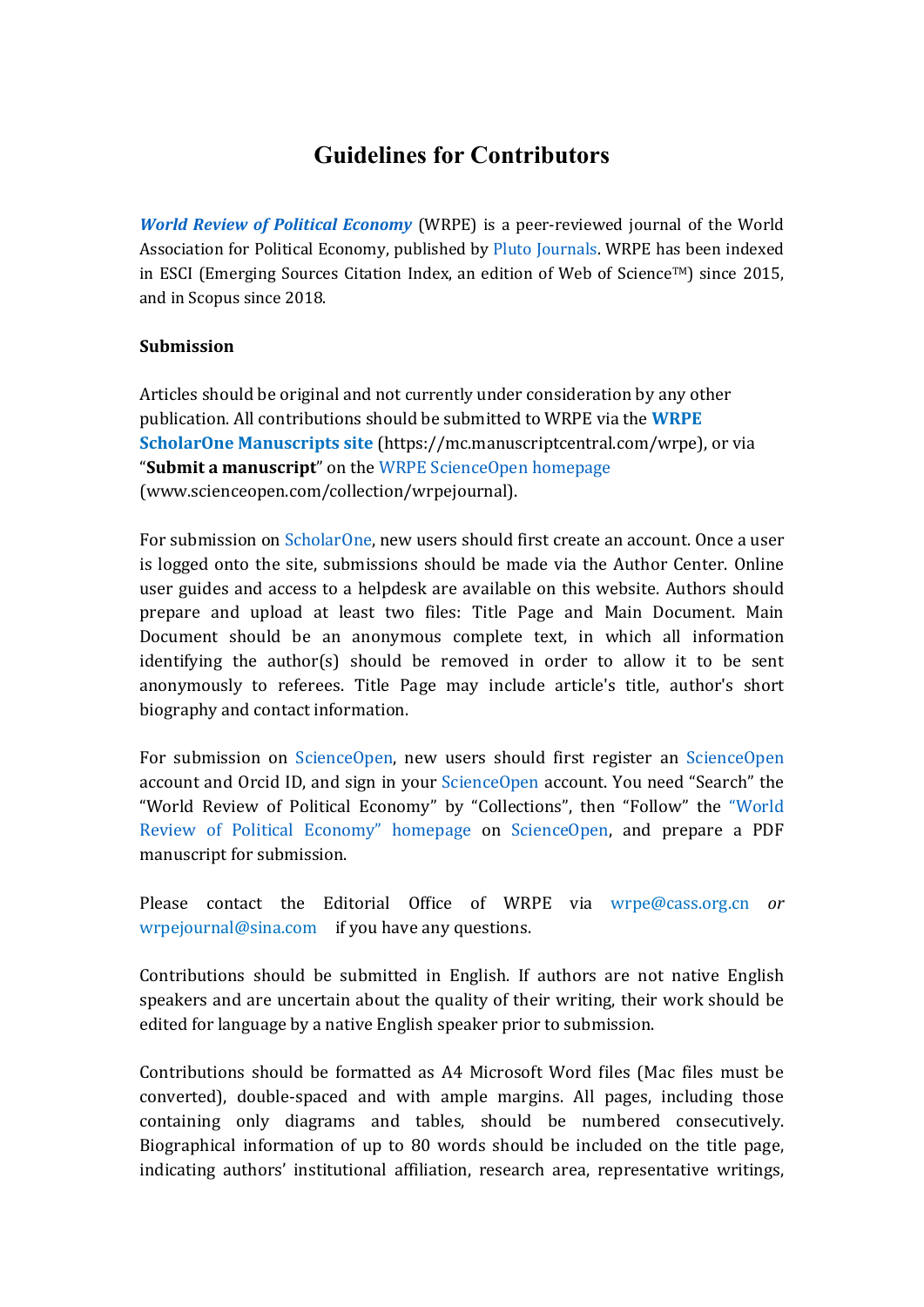and email addresses.

It is the responsibility of the author to obtain permission to reproduce any illustrations that may be subject to copyright, and sources should be indicated appropriately in the accompanying captions. The use of figures (diagrams, charts, graphs) and tables should be kept to a minimum, with only essential data presented. Each should be numbered consecutively, titled, and mentioned in the main text. Tables must contain editable text. Figures should be supplied as separate \*editable\* files where possible (preferably in EPS, Illustrator or Excel format) and not in colour. Picture files or JPEGs are unsuitable for figures, but can be supplied for photographs if they are of good quality. Mathematical formulations should be kept to a minimum. Footnotes should be numbered consecutively. Bibliographical references should be checked for accuracy. Authors' full addresses and other contact information including email, fax, telephone numbers, and postal address should be included in a separate A4 Microsoft Word file. One photo of the author should be provided (the first two authors' photos, if the contribution is co-authored), which will appear in the journal on the article's title page.

WRPE contributions are reviewed in **five categories**:

1) **ARTICLES**, up to 12,000 words, including an abstract of maximum 200 words describing the main arguments and conclusions, three to five key words, notes acknowledgements, funding, and references.

2) **COMMUNICATIONS**, up to 8000 words, usually responses to previous articles or books of other authors.

3) **BOOK REVIEWS**, up to 6000 words.

4) **ACADEMIC FRONTIERS**, up to 8000 words, including conference reports, coverage of scholarly exchanges, literature review, and commentary on recent research developments.

5) **FIGURE**, up to 8000 words, introducing the academic career, thoughts and achievements of distinguished political economists.

#### **Copyright and authors' rights**

To assure the integrity, dissemination, and protection against copyright infringement of published articles, the copyright in your article is assigned to Pluto Journals (in behalf of the World Association for Political Economy, the proprietor of the journal World Review of Political Economy). Your Article is defined as the final, definitive, and citable Version of Record, and includes: (a) the accepted manuscript in its final form, including the abstract, text, bibliography, and all accompanying tables, illustrations, data; and (b) any supplemental material hosted by Pluto Journals.

The Author has the right to use the article in its published form in whole or in part without revision or modification in personal compilations or other publications of